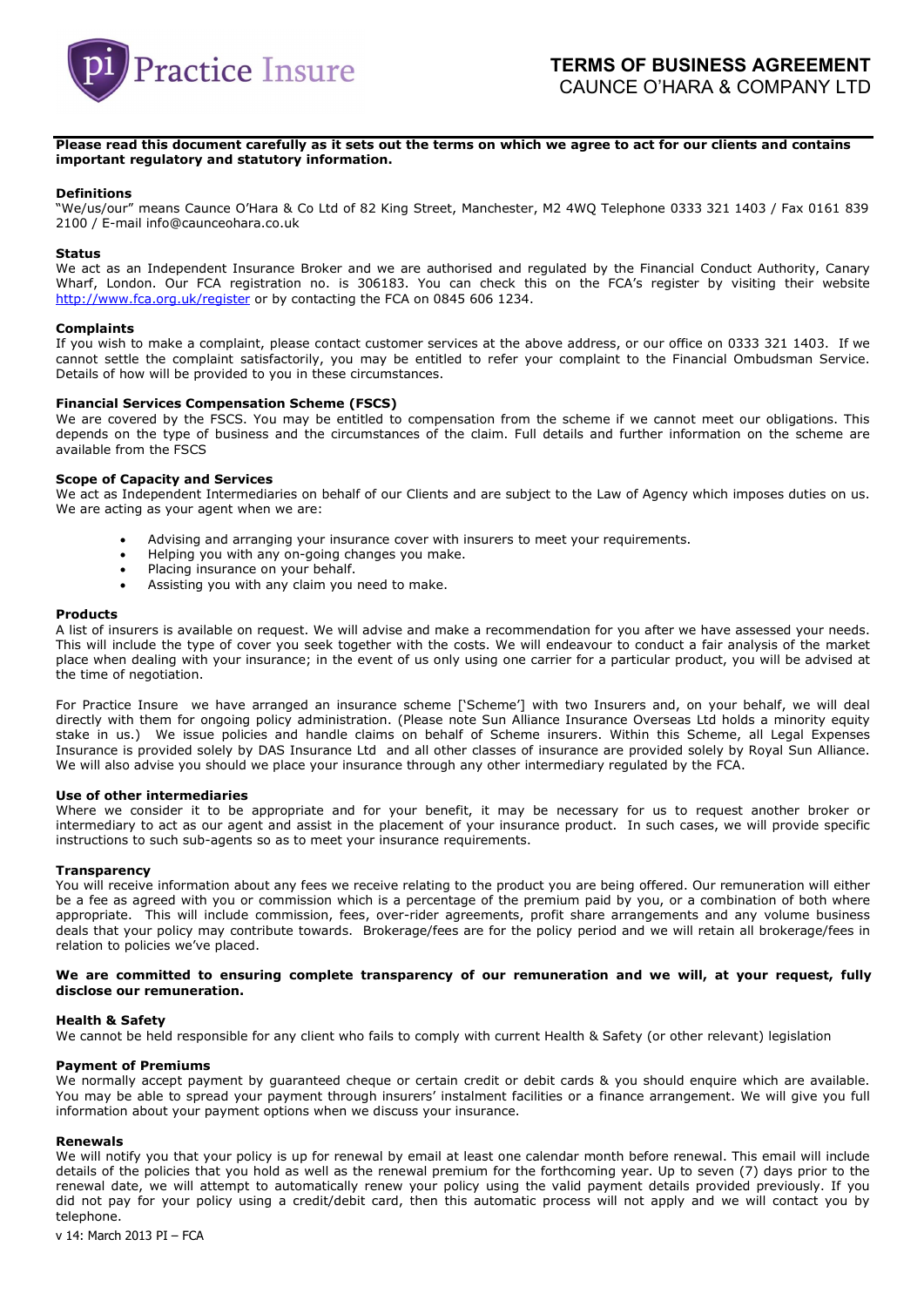If we are not able to take payment automatically for any reason (if your card declines, if your payment details have changed, or if your bank has issued a new card to you in the past year and the payment details we hold are no longer valid), we will notify you on the date of renewal. We will allow fourteen (14) days from the renewal date to make alternative arrangements for payments before the policy automatically lapses. We will attempt to make contact with you up until the fourteen (14) day period has expired.

The automatic renewal will be based upon the details we already hold on file, including turnover, occupation and number of employees, and will maintain the levels of cover held for the previous year. If any details have changed or you require any changes to the levels of cover you hold, it is your responsibility to contact us and inform us of these details.

If we automatically renew your policy, you will receive fourteen (14) days from the date of renewal in which to cancel the payment and obtain a full refund. If you cancel within this period, we will treat the policy as lapsed at renewal, and credit the full premium back to your card with no charge being made. If you cancel after the fourteen (14) day cooling off period has expired, we will make a charge for the period that cover has been in force, and we will ordinarily retain the remuneration we have earned on the policy, as per the Cancellation Clause.

#### Duty to Disclose

You are obliged to ensure that the Insurer is provided with full and accurate material facts about your risk, now and throughout the lifetime of your policy. A material fact is anything that may influence an Insurers judgement in their assessment of your policy, and should include all incidents/losses that you have dealt with yourself without involving an Insurer. A material fact could include changes to your business activity, criminal convictions or any financial issues such a potential bankruptcies or CCJ's. If you are unsure as to whether a fact is material, we recommend that it be disclosed. Failure to disclose may entitle the Insurers to refuse to pay part or all of any subsequent claims.

#### Misrepresentations Act (Consumers only)

You are respectfully reminded of your duty to take reasonable care not to make a misrepresentation in any information that is provided by you to insurers and to answer all questions asked by insurers honestly. Under the Consumer Insurance (Disclosure and Representations) Act 2012, a misrepresentation may amount to a failure to comply with a request from an insurer for confirmation, or amendment, of details previously provided by you. Please be aware that the duty to take care not to make a misrepresentation exists not just prior to any placement being effected but also at any subsequent renewal and any variation of the contract terms during the period of insurance.

In the event of a deliberate or reckless misrepresentation, insurers may avoid the contract. Under the Consumer Insurer (Disclosure and Representations) Act 2012, a deliberate or reckless misrepresentation is a misrepresentation where you know it to be untrue or misleading (or do not care either way) and that you know (or do not care) that the matter to which it relates is relevant to insurers.

Insurers may also avoid the contract where a careless misrepresentation has been made. A careless misrepresentation is a misrepresentation that is neither deliberate nor reckless. In such instances, if insurers would not have entered into the contract had the careless misrepresentation not been made, then insurers may be entitled to avoid the contract. However, if insurers would have imposed different terms had the careless misrepresentation not been made, then insurers may be entitled to treat the contract as if those terms applied.

#### Security

We do not quarantee the solvency of any insurer we place business with. A liability for the premium, whether in full or pro rata, may arise under policies where a participating insurer becomes insolvent.

### Data protection

Information which you provide to us will not be used or disclosed by us to other parties, except in the normal course of handling a contract of insurance or a claim on your behalf and any related activities, unless we have obtained the necessary consent from you or where we are required to by law or a regulatory body that has authority over us. We will take appropriate steps to maintain the security of your confidential documents and information which are in our possession.

#### IMPORTANT

Insurers pass information to the Claims and Underwriting Exchange run by Insurance Database Services Ltd and the Motor Insurance Anti-Fraud and Theft Register run by the Association of British Insurers. The aim is to check information provided and also prevent fraudulent claims. Motor Insurance details are added to the Motor Insurance database run by the Motor Insurers' Information Centre that has been formed to help identify uninsured drivers and may be secured by the Police to help confirm who is insured to drive. In the event of an accident the database may be used by Insurers and the Motor Insurers Bureau to identify relevant policy information. Other insurance related databases may also be added in the future.

### Credit Checks

To make sure you get the best offer from Insurers or Third Parties involved in your insurance, i.e. finance providers, now or at any renewal or at any time and to protect their customers from fraud and to verify your identity, they may use publicly available data which they obtain from a variety of sources, including a credit reference agency and other external organizations. Their search will appear on your credit report whether or not your applications proceed.

As well as these searches they or we may use a credit check to ascertain the most appropriate payment options for you. This credit check will also appear on your credit report whether or not your applications proceed. Unless you contact us to confirm you do not wish us to carry out these searches we will assume your consent has been given and proceed as above.

#### Claims

You must notify us as soon as possible of a claim and circumstances which may give rise to a claim. In the event of a claim you should contact this office and we will promptly advise you and if appropriate, issue you with a claim form and pass all details to your Insurer. You should not admit liability or agree to any course of action, other than emergency measures carried out to minimise the loss, until you have an agreement from your Insurer. We will remit claims payments to you as soon as possible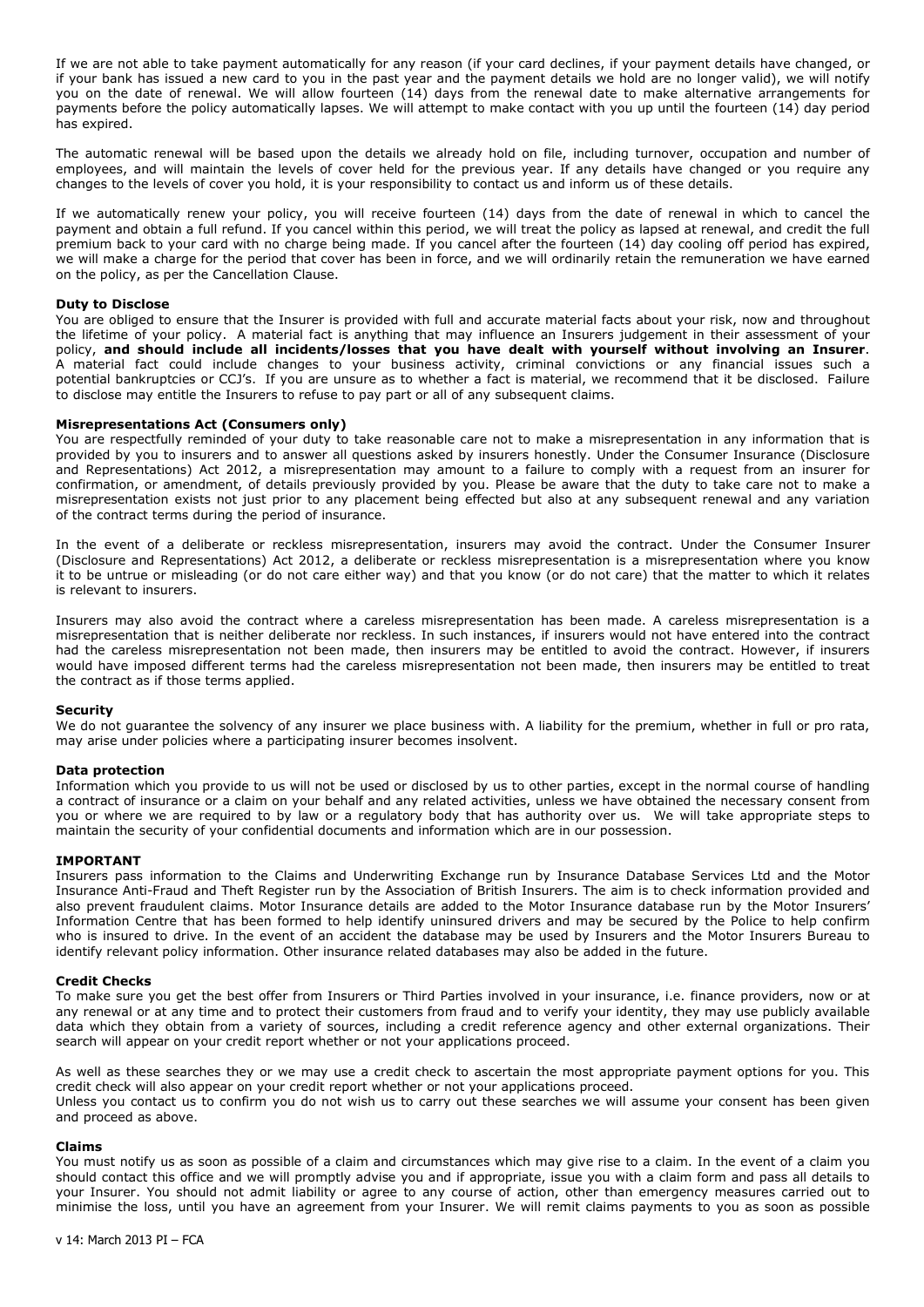after they have been received on your behalf. In the event that an insurer becomes insolvent or delays making settlement we do not accept liability for any unpaid amounts.

# Client Money

In some cases premiums are collected in line with a strict agency agreement known as a Risk Transfer and when we collect these premiums, we are acting on behalf of the Insurer. Where risk Transfer does not apply, client money is held in a Statutory trust in accordance with the FCA Client Assets Sourcebook (CASS), with our nominated bank. Holding money in line with CASS ensures your money is protected, and used only for the settlement of Insurer accounts. Any interest we earn on client money and any investment returns will be retained by us for our own use.

### Payment to Third Parties

We may transfer client money to third person, such as another broker, for effecting a transaction on your behalf through that person. This may include brokers or agents outside the UK. The legal and regulatory regime applying that person outside the UK may be different from that of the UK and in the event of a failure of that firm; this money may be treated in a different manner from that which would apply if an agent in the UK held the money. You may notify us if you do not wish your money to be passed on to a person in a particular jurisdiction.

# Cancellation Clause

Your insurance may include a cancellation clause. If you are a Consumer, this is mandatory. Full cancellation details will be explained to you during the negotiation process. In the event that you fail to pay your premium by the due date the insurance may be cancelled forthwith or by the insurers, giving notice of the cancellation. In the event of cancellation, insurers may return the pro rata premium to us, but you are advised to check your insurance policy for full details of your insurers' cancellation clause. Once our remuneration has been earned in the event that the insurance is cancelled after inception, our fees or brokerage will not usually be returnable.

#### Money Laundering/Proceeds of Crime Act

The Serious Organised Crime Agency requires us to obtain evidence of clients' identities at the start of a business relationship. We may ask or sight of your passport, utility bill or bank statements. For companies, evidence usually consists of a copy of the Certificate of Incorporation or we may check the Companies House register.

# Termination

Our services may be terminated without cause or penalty by giving one months' notice in writing. In the event that our services are terminated by you other than at the expiry of the policy we will be entitled to retain any fees and all of the brokerage payable. The responsibility for handling claims reported after the date of termination shall in the absence of an express agreement be the responsibility of the party taking over the role.

# Law and Jurisdiction

These Terms of Business shall be governed by and construed in accordance with English law. In relation to any legal action or proceedings arising out of or in connection with these Terms of Business, we both irrevocably submit to the exclusive jurisdiction of the English courts.

# Limitation of Liability – IMPORTANT NOTICE

- 1. This section forms part of our Terms of Business. We accept instructions to act on your behalf strictly subject to the following limitation upon our liability.
- 2. Our liability to you for any act or omission (including, but not limited to, our negligence and /or the negligence of any other parties in respect of which we are legally liable to you), whether such liability be in damages, equitable compensation or otherwise, shall not exceed the sum of  $£1,000,000$  or its equivalent from time to time in Euros or any other relevant or appropriate currency in respect of any one transaction or series of related transactions.

This figure has been carefully chosen in order to enable us to offer reasonable redress to our clients in the event of a claim, whilst enabling us to retain competitive levels of fees and commissions and make appropriate arrangements to ensure that any proper claim is met.

This section does not apply to awards made by the Financial Ombudsman Services in the exercise of his compulsory jurisdiction.

- 3. In section 2 above:
	- i. "negligence" means a breach of any obligation upon us to take reasonable care, whether that obligation is imposed by virtue of a term (express or implied) of any relevant contract, or by the law of negligence, or otherwise;
	- ii. "transaction" means any professional service provided by us to you, including (but not limited to) the arranging of insurance, advising on insurance cover and/or on particular wordings, notification of claims to insurers, and claims handling generally;
	- iii. "a series of related transactions" has its ordinary meaning (save that "transaction" has the meaning given at (ii) above), but includes (without limitation), (a) transactions concerning, connected with or arising out of the same policy of insurance or reinsurance arrangement, or, (b) where different policies or arrangements insure or reinsure (as the case may be) all or some of the same risks, transactions concerning, connected with or arising out of some or all of those policies or arrangements.
- 4. We are always prepared to discuss increasing the limit of our liability specified in this section in relation to any individual engagement, if particular reasons exist, but we reserve the right to decline to increase the limit or (in the event that we agree to increase it) to make an additional charge or to impose alternative or additional conditions. No agreement to increase the limit shall be valid unless made in writing and signed by a partner in the firm.